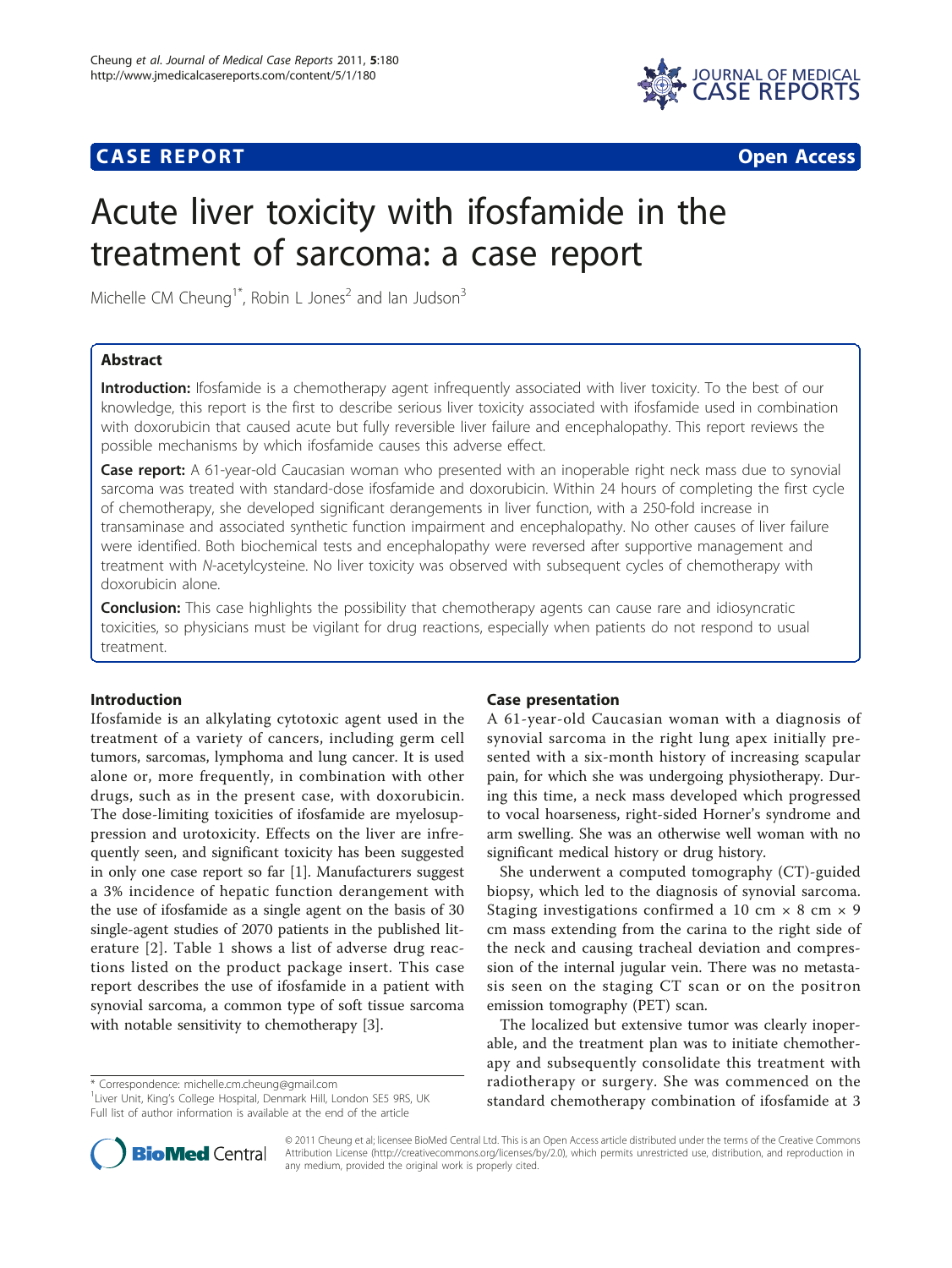<span id="page-1-0"></span>Table 1 Significant adverse effects of ifosfamide<sup>a</sup>

| <b>Adverse reaction</b>         | Incidence, % |  |
|---------------------------------|--------------|--|
| Alopecia                        | 83%          |  |
| Nausea/vomiting                 | 58%          |  |
| Hematuria                       | 46%          |  |
| Gross hematuria                 | 12%          |  |
| Central nervous system toxicity | 12%          |  |
| Infection                       | 8%           |  |
| Renal impairment                | 6%           |  |
| Liver dysfunction               | 3%           |  |
| Phlebitis                       | 2%           |  |
| Fever                           | 1%           |  |

<sup>a</sup>Adverse effects are as listed on the product package insert.

g/m $^2$ /day for three days and doxorubicin at 20 mg/m $^2$ / day for three days. Her body surface area was  $1.6 \text{ m}^2$ , so she received a total of 4800 mg/day ifosfamide infused over four hours. Other medications co-administered with the chemotherapy regimen were dexamethasone, ondansetron and metoclopramide as anti-emetics and mesna for the prevention of urothelial toxicity.

Within 24 hours of completing the three-day treatment, the patient became drowsy and complained of hallucinations. This occurrence was thought to be a manifestation of ifosfamide neurotoxicity, a well-established side effect. Methylene blue at 50 mg three times daily was administered intravenously as the standard antidote.

Despite this treatment, her confusion persisted and blood tests revealed that at day one after finishing chemotherapy, she had developed a dramatic deterioration in her liver function tests, with a 250-fold rise in alanine aminotransferase (ALT) as well as abnormal liver synthetic function and renal function (Table 2). The development of encephalopathy within seven days of the onset of jaundice constitutes hyperacute liver failure. She had a modestly elevated ammonia level at 77 μM/l (normal,  $<$  50) accompanying the encephalopathy. These findings were attributed to ifosfamide use on the basis of the temporal relationship and the subsequent normalization after drug withdrawal. Apart from her mental state, her clinical examination was unremarkable. In particular, there was no fever, rash or arthralgia to suggest a hypersensitivity drug reaction. The clinical features of drug-induced liver failure are difficult to differentiate from acute liver failure of other etiologies.

To exclude other causes of acute liver failure, a full liver screen was carried out, all of which produced negative results (ceruloplasmin, auto-antibodies, ferritin, viral hepatitis screen,  $\alpha$ -fetoprotein and paracetamol levels). An ultrasound of the liver showed normal venous flow with no focal lesions, fatty infiltration or underlying chronic liver pathology. A brain CT scan excluded intracerebral causes of acute confusion and showed a normal brain without significant cerebral edema, which may be associated with higher grades of hepatic encephalopathy.

All concurrent medications were stopped. These drugs included cocodamol 30/500 (a combination of codeine phosphate and acetaminophen), Oramorph (oral morphine sulfate) and amitriptyline to prevent any additional sedative effects. The patient also regularly took pantoprazole and multivitamins, which were withheld. Proton pump inhibitors have been reported rarely or very rarely to produce jaundice and hepatitis. However, the patient had not previously experienced any deleterious effects from taking these medications.

The patient was treated with N-acetylcysteine at 150 mg/kg over 16 hours, which commenced on the

| Number of<br>days post-<br>chemotherapy | ALT, IU/I<br>(normal<br>range, $<$ 40) | AST, IU/I<br>(normal<br>range, 10 to<br>42) | ALP, IU/I<br>(normal range,<br>24 to 110) | GGT, IU/I<br>(normal<br>range, $<$ 35) | $Br, \mu M/I$<br>(normal<br>range, $<$ 17) | <b>INR</b><br>(normal<br>$= 1$ | Albumin, q/l<br>(normal range,<br>30 to 50) | Creatinine, µM/l<br>(normal range,<br>54 to 98) |
|-----------------------------------------|----------------------------------------|---------------------------------------------|-------------------------------------------|----------------------------------------|--------------------------------------------|--------------------------------|---------------------------------------------|-------------------------------------------------|
| Baseline                                | 12                                     |                                             | 75                                        | 19                                     | 11                                         |                                | 39                                          | 64                                              |
|                                         | 621                                    |                                             | 71                                        |                                        | 38                                         | 1.9                            | 29                                          | 76                                              |
| $\overline{2}$                          | 3086                                   | 5209                                        | 77                                        | 27                                     | 24                                         | 2.2                            | 29                                          | 107                                             |
| 3                                       | 1894                                   | 1539                                        | 70                                        | 35                                     | 22                                         | 1.6                            | 27                                          | 127                                             |
| $\overline{4}$                          | 1203                                   | 383                                         | 72                                        | 52                                     | 21                                         | 1.3                            | 26                                          | 122                                             |
| 5                                       | 792                                    | 123                                         | 76                                        | 83                                     | 27                                         | 1.2                            | 27                                          | 112                                             |
| 6                                       | 630                                    | 68                                          | 85                                        | 102                                    | 23                                         | 1.1                            | 27                                          | 101                                             |
| 7                                       | 443                                    | 39                                          | 88                                        | 103                                    | 25                                         | 1.1                            | 26                                          | 87                                              |
| 8                                       | 309                                    | 30                                          | 86                                        | 95                                     | 19                                         | 1.1                            | 28                                          | 84                                              |
| 9                                       | 229                                    | 25                                          | 94                                        | 88                                     | 18                                         | 1.0                            | 30                                          | 78                                              |
| 10                                      | 148                                    | 20                                          | 82                                        | 85                                     | 13                                         | 1.0                            | 29                                          | 89                                              |
| 11                                      | 102                                    | 16                                          | 84                                        | 78                                     | 12                                         | 1.0                            | 27                                          | 93                                              |
| 12                                      | 81                                     |                                             | 100                                       | 77                                     | 8                                          | 1.0                            | 29                                          | 86                                              |

Table 2 Blood results and number of days post-completion of chemotherapy<sup>a</sup>

<sup>a</sup>lU, international normalized ratio; ALT, alanine transferase; AST, aspartate transaminase; ALP, alkaline phosphatase; GGT,  $\gamma$ -glutamyl transpeptidase; Br, bilirubin.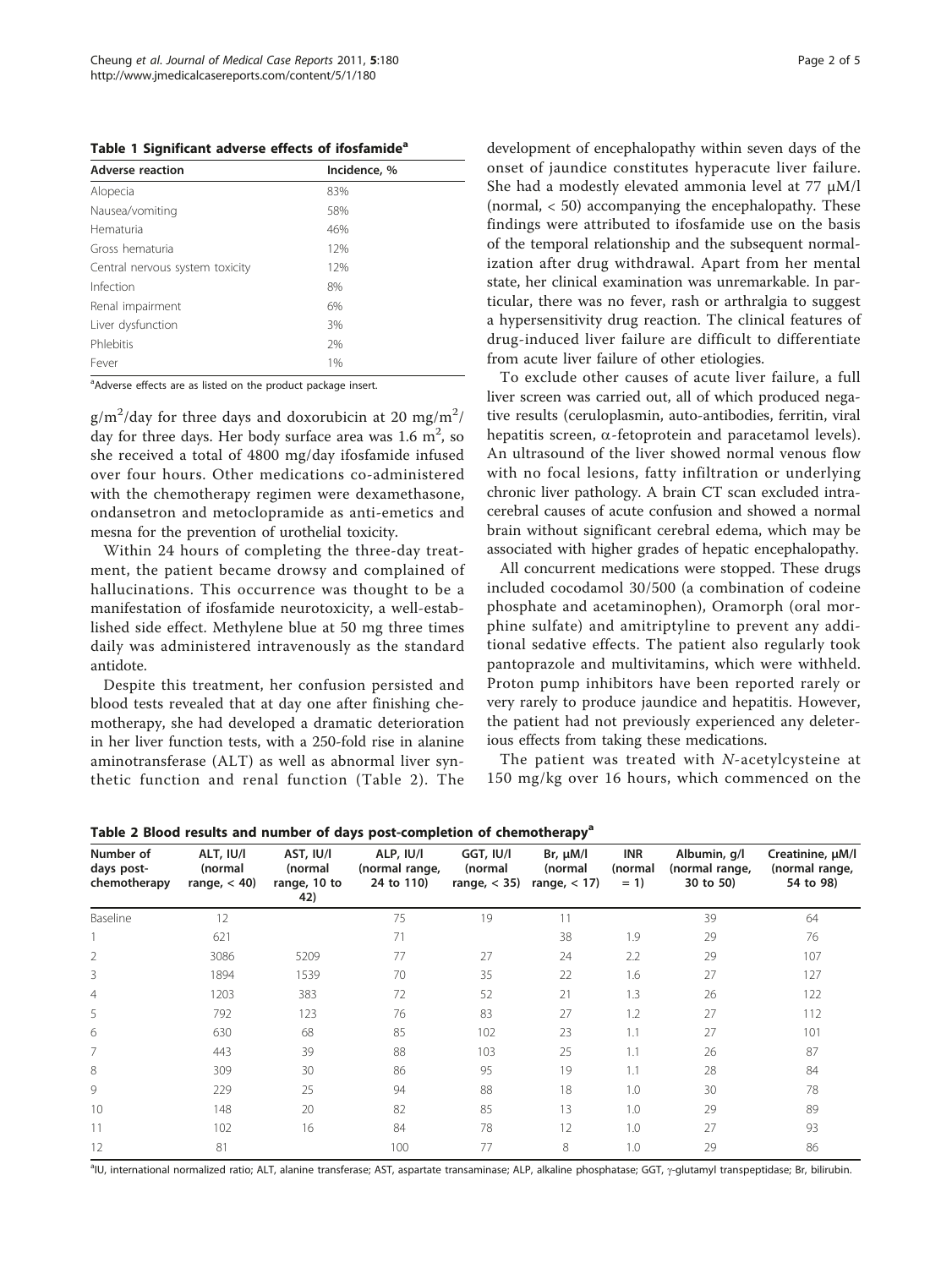second day post-chemotherapy for a total of four days until her hepatic function and enzyme tests improved. Although N-acetylcysteine is the antidote for paracetamol overdose, there is evidence for its use in other forms of drug-induced acute liver failure to reduce mortality [[4](#page-3-0)]. She was also given lactulose regularly at 20 ml twice daily to reduce encephalopathy. She remained hemodynamically stable throughout this period and did not require high-dependency care or mechanical ventilation.

She had biochemical improvements after commencing treatment (and stopping the offending chemotherapy agent). Her level of encephalopathy gradually receded to mild somnolence, and by about 10 days post-treatment she felt completely back to normal. Of note is that her transaminase levels had not yet normalized and her alkaline phosphatase level had not peaked at that point.

After recovery, the patient subsequently received chemotherapy with doxorubicin alone and experienced no further derangements in liver function. She received the same regimen of anti-emetics as for the first cycle (dexamethasone, ondansetron and metoclopramide), so although ondansetron has been associated with transient elevation of liver enzymes as a rare side effect, these medications were not thought to be to blame for the hepatotoxicity observed. Mesna, which was not required with the omission of ifosfamide, has no reported side effects on the liver recorded in the British National Formulary or in a survey of over 100 participants in controlled trials [[2\]](#page-3-0).

The patient demonstrated a good partial response after six cycles of doxorubicin treatment and then underwent consolidation radiotherapy to the right lung apex. She is being followed up every three months with alternating chest X-rays and chest CT and is symptomatically well.

## **Discussion**

Liver injury during chemotherapy may not always reflect direct hepatotoxicity of anti-cancer drugs. It may be due to or exacerbated by tumor disease and progression, immunosuppression, concurrent medical problems, nutritional deficits or parenteral feeding and polypharmacy, which can affect susceptibility to acute liver insult. Most hepatotoxic reactions associated with chemotherapy agents are idiosyncratic, due to immunological reactions or variations in host metabolic response, and not dose-dependent [[5\]](#page-3-0). Immune-mediated drug reactions tend to show a latency of one to five weeks and are associated with hypersensitivity features such as fever, rash, eosinophilia and autoantibody positivity. Metabolism-mediated reactions lack these features. Biopsy of the liver in acute drug reactions may show cytolytic or cholestatic features or evidence of vascular injury [[6\]](#page-3-0). While certain drugs are known to cause specific types of injury, the type of injury in idiosyncratic drug reactions can be of variable morphology. A liver biopsy can be performed when drug-induced liver injury is suspected, along with imaging and laboratory investigations to exclude other causes, but the key to the diagnosis is the temporal relationship of drug exposure and the patient's clinical picture. A validated diagnostic scale has been developed to aid in the diagnosis of druginduced liver injury. It is based on the time correlation with drug use and withdrawal, response to re-exposure, previous reports of liver injury and exclusion of alternative causes [[6\]](#page-3-0).

While ifosfamide and its structurally related alkylating agent, cyclophosphamide, are both activated in the liver by P450 oxidases, they are uncommon hepatic toxins [[7\]](#page-4-0), and it is suggested they can be used safely in patients with abnormal liver function without the need to modify dosage [[5\]](#page-3-0). One paper has suggested a dose reduction of 25% for bilirubin > 3 mg/dl [[8\]](#page-4-0). A few reports of hepatotoxicity associated with the use of cyclophosphamide have been published [\[5](#page-3-0)]. This adverse reaction is thought to be due to the metabolites of cyclophosphamide, particularly acrolein, which, unusually, is a dose-dependent effect. Cyclophosphamide in high doses, such as those used in bone marrow pre-conditioning, can also lead to veno-occlusive disease [[6\]](#page-3-0). While ifosfamide also produces acrolein as a metabolite, it has not been reported to be associated with hepatotoxicity. One report has described a patient with breast cancer and extensive liver metastases, but no pre-treatment deterioration in liver function, who developed acute liver failure and subsequently died after treatment with ifosfamide and docetaxel, although there was also a rise in uric acid and tumor lysis could have contributed to the patient's death [[1\]](#page-3-0). The present case report is the first recorded instance of significant liver toxicity associated with ifosfamide use in combination with doxorubicin.

Ifosfamide is associated with more commonly known side effects, which can be explained by its metabolism (Figure [1](#page-3-0)). It causes myelosuppression which is dosedependent and ameliorated by the use of growth factors such as granulocyte colony-stimulating factor (G-CSF). G-CSF was not used in our case. Urotoxicity is manifested through hemorrhagic cystitis due to acrolein, which is prevented by vigorous hydration and co-administration of mesna, which reacts with acrolein. Nephrotoxicity as characterized by Fanconi syndrome and glomerular damage is more common in children and is much more prevalent in association with ifosfamide than with cyclophosphamide [[7\]](#page-4-0). Approximately 45% of the therapeutic dose of ifosfamide is metabolized into chloroacetaldehyde (CAA) via N-dechloroethylation,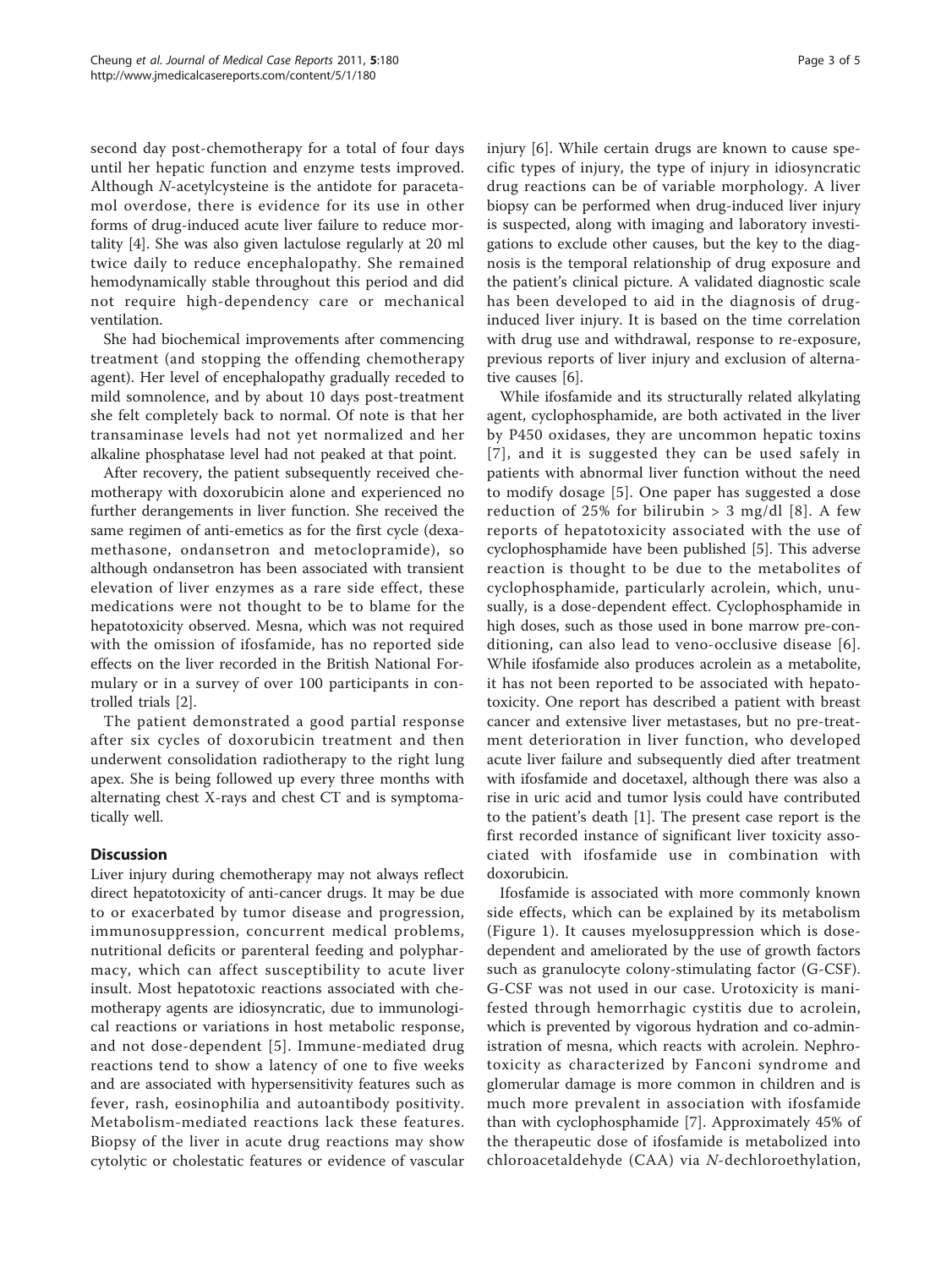<span id="page-3-0"></span>

whereas only 10% of cyclophosphamide is converted to CAA [\[9\]](#page-4-0). Thus, the nephrotoxicity of ifosfamide has been attributed to this metabolite. Chloroacetaldehyde is also thought to be responsible for ifosfamide-induced encephalopathy. Structurally, it is related to chloralhydrate, a known hypnotic. Methylene blue may counteract the oxidation reactions in the mitochondria that are linked to CAA and thought to be responsible for encephalopathy [[10\]](#page-4-0).

It is possible that ifosfamide use in susceptible individuals may cause hepatotoxicity via acrolein. However, if acrolein is implicated, then mesna should have a role in protecting against liver injury. Our patient did not have any evidence of urothelial toxicity, such as hematuria, to indicate a failure of mesna in neutralizing the acrolein produced. However, an idiosyncratic drug reaction to ifosfamide may also involve a completely different pathway due to individual metabolic variance. Measurement of ifosfamide metabolites requires specific liquid chromatography techniques and is not readily available outside research studies, but in this case the demonstration of an unusually high level of acrolein, for example, may have been of clinical value to elucidate the mechanism of idiosyncratic hepatotoxicity.

The main treatment of drug-induced liver toxicity is withdrawal of the offending agent. Most patients recover completely; therefore, management involves providing supportive care in the interim. Some patients may require plasmapheresis. Corticosteroids have no established role, but may be used in suppressing the hypersensitivity features of immunological idiosyncratic

reactions [6]. N-acetylcysteine may help by replenishing liver glutathione stores [4]. Ultimately, acute liver failure may necessitate transplantation.

### Conclusion

Idiosyncratic drug reactions are rare and unpredictable. This case report describes the previously undocumented hepatotoxic potential of ifosfamide, but more importantly alerts clinicians to the potential adverse effects associated with any medication. In the case of ifosfamide-induced liver toxicity, regular monitoring of liver enzymes and other blood parameters, along with patients' clinical conditions, allows early detection of unusual side effects. The most important management strategy in patients with drug-induced liver injury is to stop treatment with the offending agent. Close monitoring and early involvement of a specialist unit are recommended, as the patient's failure to improve may necessitate intensive care input and transplantation.

## Consent

Written informed consent was obtained from the patient for publication of this case report and any accompanying images. A copy of the written consent is available for review by the Editor-in-Chief of this journal.

#### Author details

<sup>1</sup> Liver Unit, King's College Hospital, Denmark Hill, London SE5 9RS, UK.<br><sup>2</sup> Medical Opcology Division, University of Washington, Fred Hutchinso <sup>2</sup>Medical Oncology Division, University of Washington, Fred Hutchinson Cancer Research Center, Seattle, WA, USA. <sup>3</sup>Sarcoma Unit, Royal Marsden Hospital, Fulham Road, London SW3 6JJ, UK.

#### Authors' contributions

MCMC reviewed the case notes and literature and drafted the manuscript. RLJ and IJ were responsible for the clinical care of the patient and reviewed the manuscript. IJ conceived of the article and supervised the report writing. All authors read and approved the final manuscript.

#### Competing interests

The authors declare that they have no competing interests.

Received: 1 April 2010 Accepted: 13 May 2011 Published: 13 May 2011

#### References

- 1. Kosmas C, Tsavaris N, Malamos N, Stavroyianni N, Gregoriou A, Rokana S, Polyzos A: [Phase I-II study of docetaxel and ifosfamide combination in](http://www.ncbi.nlm.nih.gov/pubmed/12698179?dopt=Abstract) [patients with anthracycline pretreated advanced breast cancer.](http://www.ncbi.nlm.nih.gov/pubmed/12698179?dopt=Abstract) Br J Cancer 2003, 88:1168-1174.
- 2. WebMD: RxList: The Internet Drug Index: Ifex. [\[http://www.rxlist.com/ifex](http://www.rxlist.com/ifex-drug.htm)[drug.htm\]](http://www.rxlist.com/ifex-drug.htm).
- 3. Spillane AJ, A'Hern R, Judson IR, Fisher C, Thomas JM: [Synovial sarcoma: a](http://www.ncbi.nlm.nih.gov/pubmed/11078492?dopt=Abstract) [clinicopathologic, staging, and prognostic assessment.](http://www.ncbi.nlm.nih.gov/pubmed/11078492?dopt=Abstract) J Clin Oncol 2000, 18:3794-3803.
- 4. Mumtaz K, Azam Z, Hamid S, Abid S, Memon S, Ali Shah H, Jafri W: Role of N-acetylcysteine in adults with non-acetaminophen-induced acute liver failure in a center without the facility of liver transplantation. Hepatol Int 2009, 3:563-570.
- 5. King PD, Perry MC: [Hepatotoxicity of chemotherapy.](http://www.ncbi.nlm.nih.gov/pubmed/11306728?dopt=Abstract) Oncologist 2001, 6:162-176.
- 6. Norris S: Drug- and toxin-induced liver disease. In Comprehensive Clinical Hepatology.. 2 edition. Edited by: Bacon BR, O'Grady JG, DiBisceglie AM, Lake JR. St Louis: Mosby Elsevier; 2006:497-516.